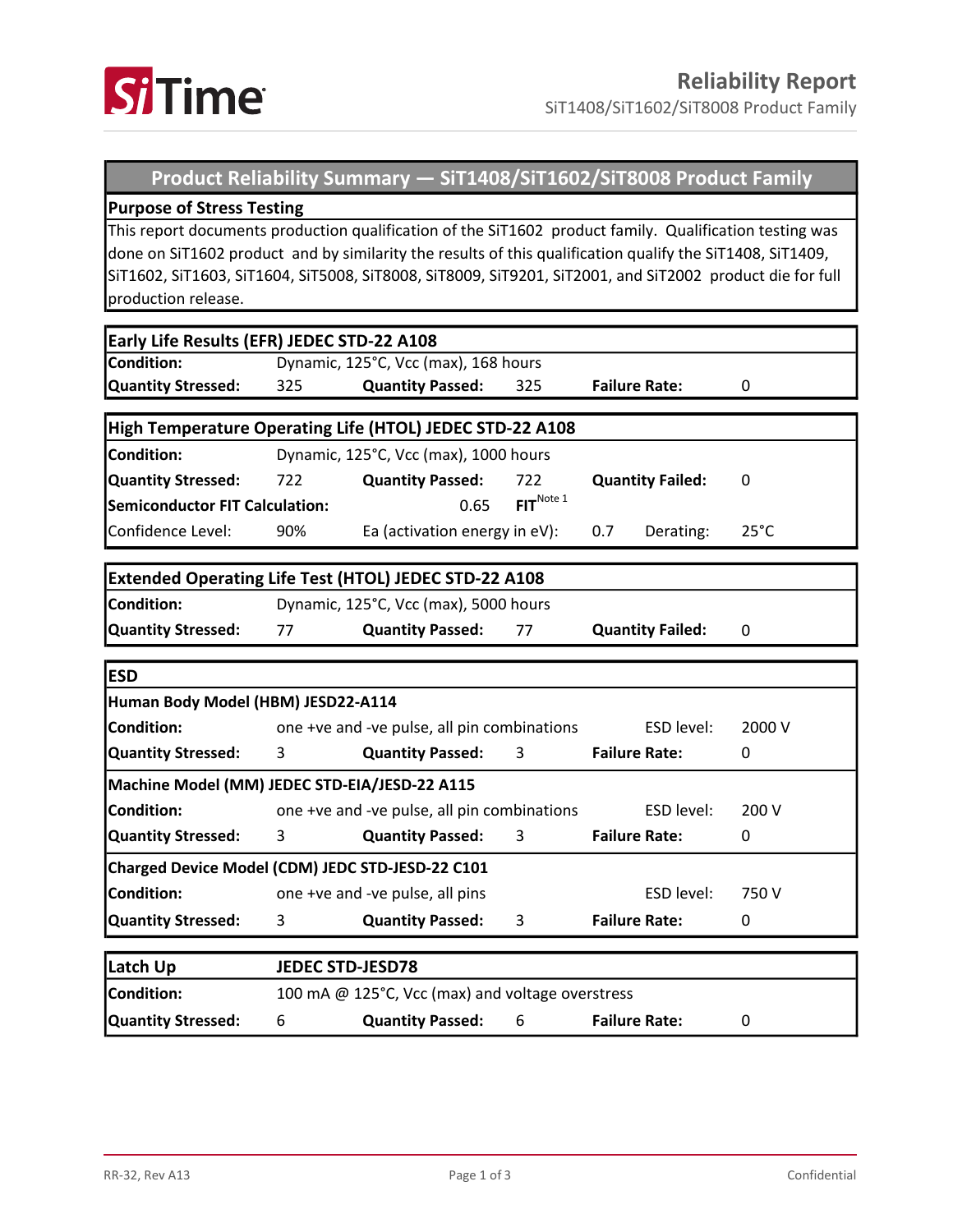

SiT1408/SiT1602/SiT8008 Product Family

| Note 2<br><b>NVM Data Retention</b>                        |                                                                      |                                                                       |                         |                         |   |  |  |  |
|------------------------------------------------------------|----------------------------------------------------------------------|-----------------------------------------------------------------------|-------------------------|-------------------------|---|--|--|--|
| <b>Condition:</b>                                          | NVM High Temp Storage (NVM HTS), 150°C, 1000 hours                   |                                                                       |                         |                         |   |  |  |  |
| Quantity Stressed:                                         | 93                                                                   | <b>Quantity Passed:</b>                                               |                         | <b>Quantity Failed:</b> | 0 |  |  |  |
| Programing:                                                | Checkerboard pattern, Specific Custom Pattern                        |                                                                       |                         |                         |   |  |  |  |
| Condition:                                                 | NVM Operating Life (NVM HTOL), Dynamic, 125°C, Vcc (max), 1000 hours |                                                                       |                         |                         |   |  |  |  |
| <b>Quantity Stressed:</b>                                  | 95                                                                   | <b>Quantity Passed: 95</b>                                            | <b>Quantity Failed:</b> | 0                       |   |  |  |  |
| <b>Programing:</b>                                         | Checkerboard pattern                                                 |                                                                       |                         |                         |   |  |  |  |
|                                                            |                                                                      |                                                                       |                         |                         |   |  |  |  |
| Mechanical Shock (MS) MIL-STD-883 Method 2002              |                                                                      |                                                                       |                         |                         |   |  |  |  |
| Condition:                                                 | Peak acceleration 10 kg                                              |                                                                       |                         |                         |   |  |  |  |
| <b>Quantity Stressed:</b>                                  | 39                                                                   | <b>Quantity Passed:</b>                                               | 39                      | <b>Failure Rate:</b>    | 0 |  |  |  |
|                                                            |                                                                      |                                                                       |                         |                         |   |  |  |  |
| Variable Frequency Vibration (VFV) MIL-STD-883 Method 2007 |                                                                      |                                                                       |                         |                         |   |  |  |  |
| <b>Condition:</b>                                          | Peak acceleration 70 g                                               |                                                                       |                         |                         |   |  |  |  |
| <b>Quantity Stressed:</b>                                  | 39                                                                   | <b>Quantity Passed:</b>                                               | 39                      | <b>Failure Rate:</b>    | 0 |  |  |  |
|                                                            |                                                                      |                                                                       |                         |                         |   |  |  |  |
| Vibration Fatigue (VF) MIL-STD-883 Method 2005 Note 3      |                                                                      |                                                                       |                         |                         |   |  |  |  |
| Condition:                                                 | Peak acceleration 20 g, 30 hours                                     |                                                                       |                         |                         |   |  |  |  |
| <b>Quantity Stressed:</b>                                  | 39                                                                   | <b>Quantity Passed:</b>                                               | 39                      | <b>Failure Rate:</b>    | 0 |  |  |  |
|                                                            |                                                                      |                                                                       |                         |                         |   |  |  |  |
| Constant Acceleration (CA) MIL-STD-883 Method 2001         |                                                                      |                                                                       |                         |                         |   |  |  |  |
| Condition:                                                 | Y1 plane, 30 kg                                                      |                                                                       |                         |                         |   |  |  |  |
| Quantity Stressed:                                         | 39                                                                   | <b>Failure Rate:</b><br><b>Quantity Passed:</b><br>39<br>$\mathbf{0}$ |                         |                         |   |  |  |  |